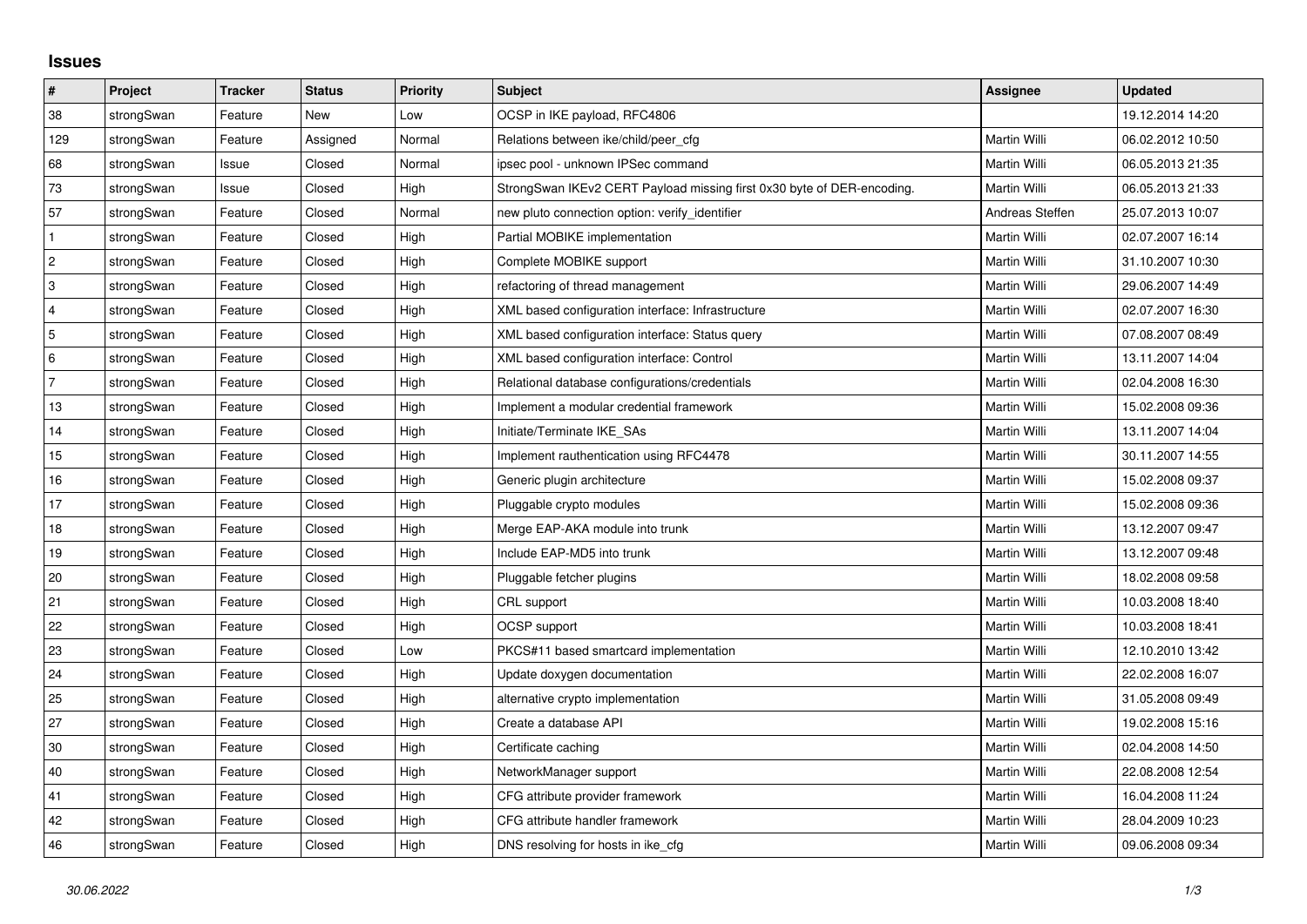| $\vert$ # | Project    | <b>Tracker</b> | <b>Status</b> | <b>Priority</b> | <b>Subject</b>                                                              | <b>Assignee</b>       | <b>Updated</b>   |
|-----------|------------|----------------|---------------|-----------------|-----------------------------------------------------------------------------|-----------------------|------------------|
| 47        | strongSwan | Feature        | Closed        | High            | <b>RNG API</b>                                                              | Martin Willi          | 16.04.2008 11:27 |
| 48        | strongSwan | Feature        | Closed        | High            | Parallel trustchain verification                                            | <b>Martin Willi</b>   | 16.04.2008 11:33 |
| 54        | strongSwan | Feature        | Closed        | High            | <b>EAP-Identity Server functionality</b>                                    | Martin Willi          | 22.08.2008 12:55 |
| 59        | strongSwan | Feature        | Closed        | High            | Add additinal signal dependent parameter to bus                             | Martin Willi          | 29.07.2008 11:04 |
| 60        | strongSwan | Feature        | Closed        | High            | Implement draft-sheffer-ikev2-gtc-00 with PAM password verification         | Martin Willi          | 22.08.2008 12:59 |
| 67        | strongSwan | Feature        | Closed        | Normal          | Implement DH groups 22-24                                                   | Martin Willi          | 19.04.2010 14:51 |
| 76        | strongSwan | Feature        | Closed        | Normal          | crypto test framework                                                       | Martin Willi          | 12.06.2009 11:31 |
| 78        | strongSwan | Feature        | Closed        | Normal          | Integrity tester for libstrongswan and all plugins.                         | Martin Willi          | 27.06.2009 16:19 |
| 100       | strongSwan | Feature        | Closed        | Normal          | Derive traffic selectors from authentication process                        | Martin Willi          | 23.07.2010 16:53 |
| 128       | strongSwan | Feature        | Closed        | Normal          | Plugin dependencies                                                         | <b>Martin Willi</b>   | 06.02.2012 10:51 |
| 37        | strongSwan | Feature        | Closed        | High            | Hash and URL support for IKEv2                                              | <b>Tobias Brunner</b> | 18.04.2008 13:38 |
| 69        | strongSwan | Feature        | Closed        | Normal          | Improve scheduler performance                                               | <b>Tobias Brunner</b> | 04.12.2008 17:03 |
| 44        | strongSwan | Bug            | Closed        | Normal          | multiple copies of ca certificate in cache                                  |                       | 07.04.2008 10:51 |
| 28        | strongSwan | Bug            | Closed        | Low             | 'make install' fails if 'sysconfdir' does not exist.                        | Andreas Steffen       | 22.02.2008 15:54 |
| 29        | strongSwan | Bug            | Closed        | Low             | 'make install' fails if 'sysconfdir' does not exist.                        | Andreas Steffen       | 22.02.2008 15:53 |
| 51        | strongSwan | <b>Bug</b>     | Closed        | Urgent          | fips signer should not chek for \$(PREFIX)/libexec/ipsec/ at build time     | Andreas Steffen       | 19.08.2008 21:10 |
| 61        | strongSwan | <b>Bug</b>     | Closed        | High            | When recovering from DPD, firewall rules aren't added as necessary          | Andreas Steffen       | 06.05.2013 21:43 |
| 65        | strongSwan | Bug            | Closed        | High            | Many UML tests fail                                                         | Andreas Steffen       | 07.10.2008 07:09 |
| 70        | strongSwan | Bug            | Closed        | High            | IP <sub>v6</sub>                                                            | Andreas Steffen       | 21.02.2009 11:09 |
| 8         | strongSwan | Bug            | Closed        | Urgent          | MOBIKE selects disappearing IPv6 address                                    | <b>Martin Willi</b>   | 05.07.2007 09:03 |
| 10        | strongSwan | Bug            | Closed        | High            | distribution cannot be built because logout.cs template is missing in trunk | Martin Willi          | 18.09.2007 07:43 |
| 11        | strongSwan | <b>Bug</b>     | Closed        | High            | Show IKE_SA status overview                                                 | Martin Willi          | 31.10.2007 10:29 |
| 12        | strongSwan | Bug            | Closed        | Immediate       | Fix build on uClibc                                                         | Martin Willi          | 31.10.2007 10:34 |
| 26        | strongSwan | Bug            | Closed        | High            | Port all tools to new crypto/credential APIs                                | Martin Willi          | 21.03.2008 18:04 |
| 31        | strongSwan | <b>Bug</b>     | Closed        | High            | ikev2/rw-eap-aka-rsa scenario fails                                         | Martin Willi          | 19.03.2008 15:25 |
| 32        | strongSwan | Bug            | Closed        | High            | ikev2/rw-no-idr scenario fails                                              | Martin Willi          | 19.03.2008 11:13 |
| 33        | strongSwan | Bug            | Closed        | High            | ikev2/crl-revoked scenario broken                                           | Martin Willi          | 19.03.2008 19:02 |
| 34        | strongSwan | Bug            | Closed        | High            | ikev2/multi-level-ca-loop segfaults                                         | Martin Willi          | 31.03.2008 09:19 |
| 35        | strongSwan | Bug            | Closed        | High            | ikev2/ocsp-no-signer-cert scenario segfaults                                | Martin Willi          | 02.04.2008 09:45 |
| 36        | strongSwan | Bug            | Closed        | High            | strongswan-4.2.0 does not compile with uclibc                               | Martin Willi          | 04.04.2008 13:51 |
| 43        | strongSwan | Bug            | Closed        | High            | missing certificate_identity in SQL database causes segfault                | Martin Willi          | 07.04.2008 10:08 |
| 45        | strongSwan | Bug            | Closed        | High            | Failure to open SQLite database crashes charon                              | Martin Willi          | 07.04.2008 09:16 |
| 49        | strongSwan | <b>Bug</b>     | Closed        | High            | starter log directly to terminal                                            | Martin Willi          | 30.04.2009 10:18 |